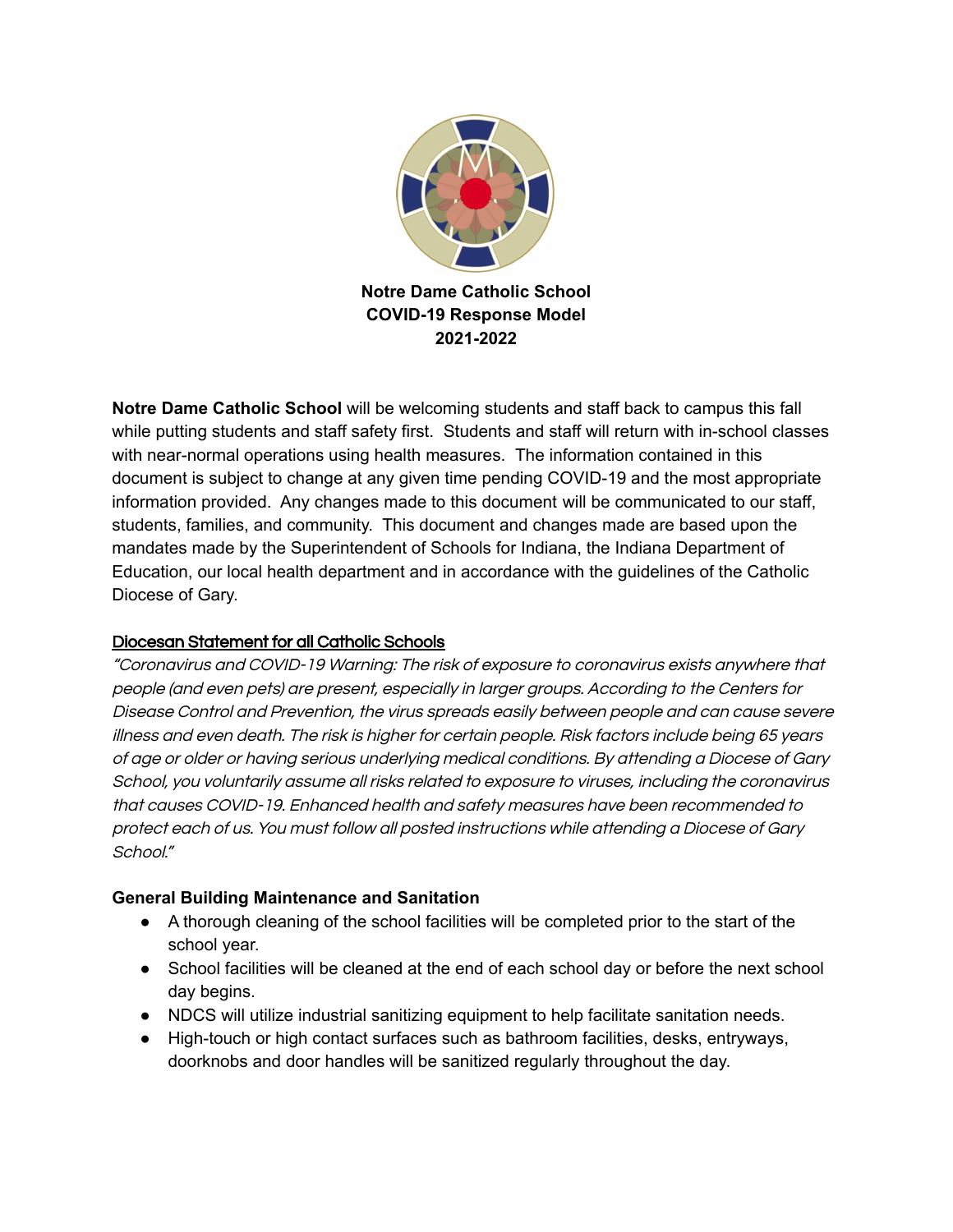- Hand sanitizing stations will be placed in entrances and exits around the school including classrooms.
- Hand sanitizing stations will be maintained and filled on a regular basis.

#### **Prevention**

- The priority for preventing the spread of disease in the school setting is to insist that sick employees and students stay home. Additionally, students and employees, who are not vaccinated, should remain home if someone in the household has COVID-19 symptoms or is being tested for COVID-19. Please inform the school principal, Natasha Magnuson immediately if this is the case: nmagnuson@notredameparish.net
- Hand washing/sanitizing and avoiding touching your face, eyes, nose, or mouth are also important steps a person can take to avoid becoming sick or spreading germs to others.

## **Screening**

- Parents and families of Notre Dame students and staff should self-screen every day prior to the start of school. Please see the below for information regarding the symptoms of COVID-19. Students and employees exhibiting symptoms are prohibited from coming to school, and if they do come to school, will be sent home immediately.
- Attendance will be handled on a case-by-case basis to ensure the safety and health of our students and staff.

#### **Symptoms Impacting Consideration for Exclusion from School**

Symptoms of COVID-19 (Does not include all possible symptoms)

- Temperature 100.4 degrees Fahrenheit or higher (or school board policy if threshold is lower)
- Sore throat
- New uncontrolled cough that causes difficulty breathing (for students with chronic allergic/ asthmatic cough, a change in their cough from baseline)
- Diarrhea, nausea or vomiting, abdominal pain
- New onset of severe headache, especially with a fever
- New loss of taste or smell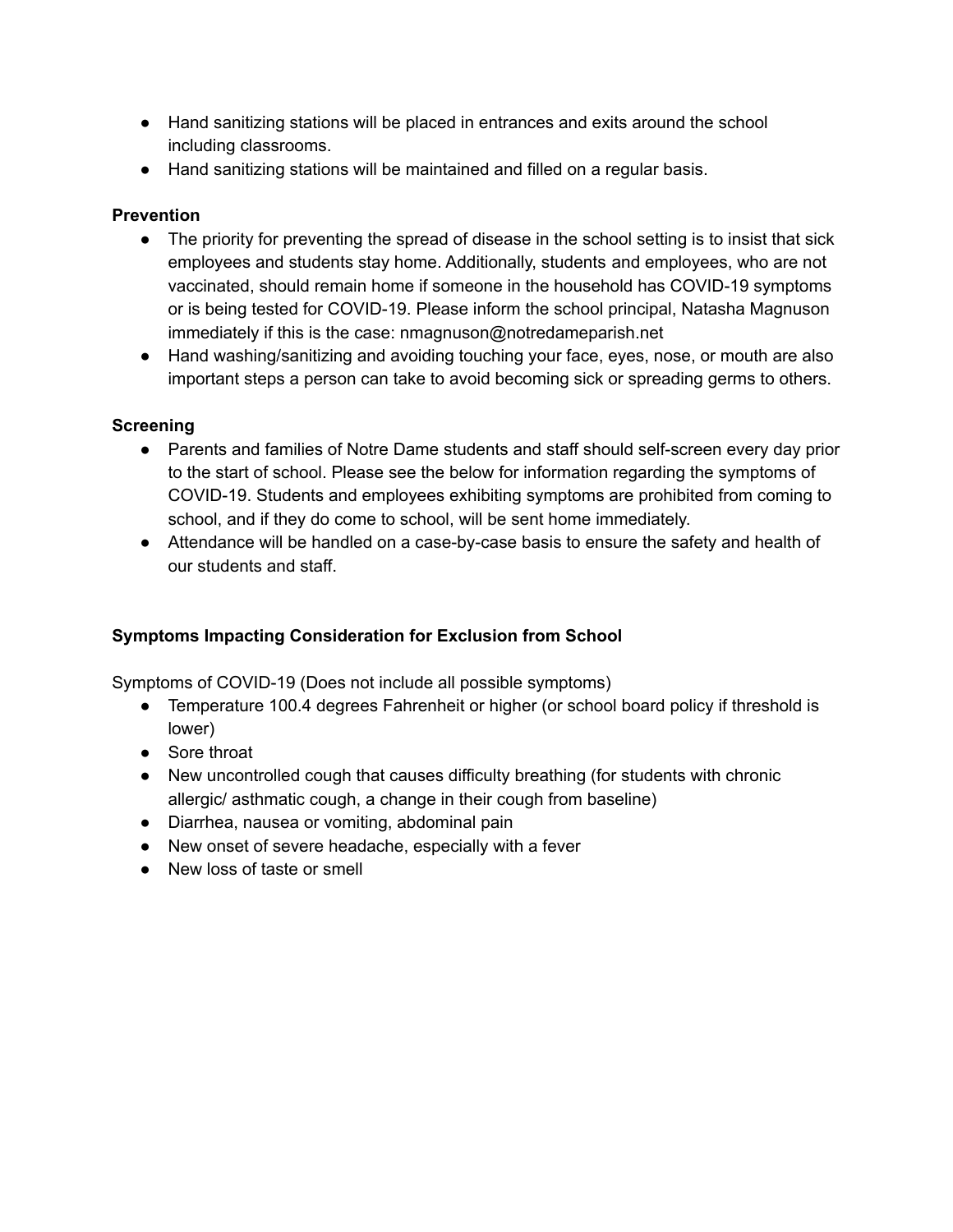# **COVID-19 Screening for Parents**

Every morning before you send your child to school please check for signs of illness:



Were you in close contact (within 6 feet for more than 15 minutes) with anyone confirmed with COVID-19?

If the answer is YES to any of the questions, DO NOT send your student to school. Instead, begin isolation of your child and contact your healthcare provider. Have you been tested for COVID-19? Only a positive test or provider diagnosis can confirm if someone has a current infection.

Please keep your student home until they meet the criteria on the chart on back of the page.  $\mathbf{L}$ 

If you have trouble breathing, chest pain, new confusion, **ALL 91** inability to wake or stay awake or bluish lips or face



#### **Contact Tracing and Quarantine**

- Students and employees will be excluded from school if they test positive for COVID-19 or exhibit one or more of the symptoms of COVID-19 based on CDC Guidance that is not otherwise explained.
- Students and employees in close contact with positive cases will be required to quarantine based on CDC recommendation unless such person is vaccinated.
- All persons considered to be close contacts or who have tested positive for COVID-19 must inform the school principal, Natasha Magnuson immediately.

#### **Prevention Strategies**

- Currently, universal indoor mask usage is recommended by the CDC for all teachers, staff, students, and visitors to K-12 schools, regardless of vaccination status. NDCS, therefore, also encourages mask usage while on campus. At this time, no such mandates exist, at any level, requiring mask usage.
- Students and staff shall wear face coverings while entering and exiting the building, in transition from one place to another, between classes, or when there isn't the possibility of reasonable social distance.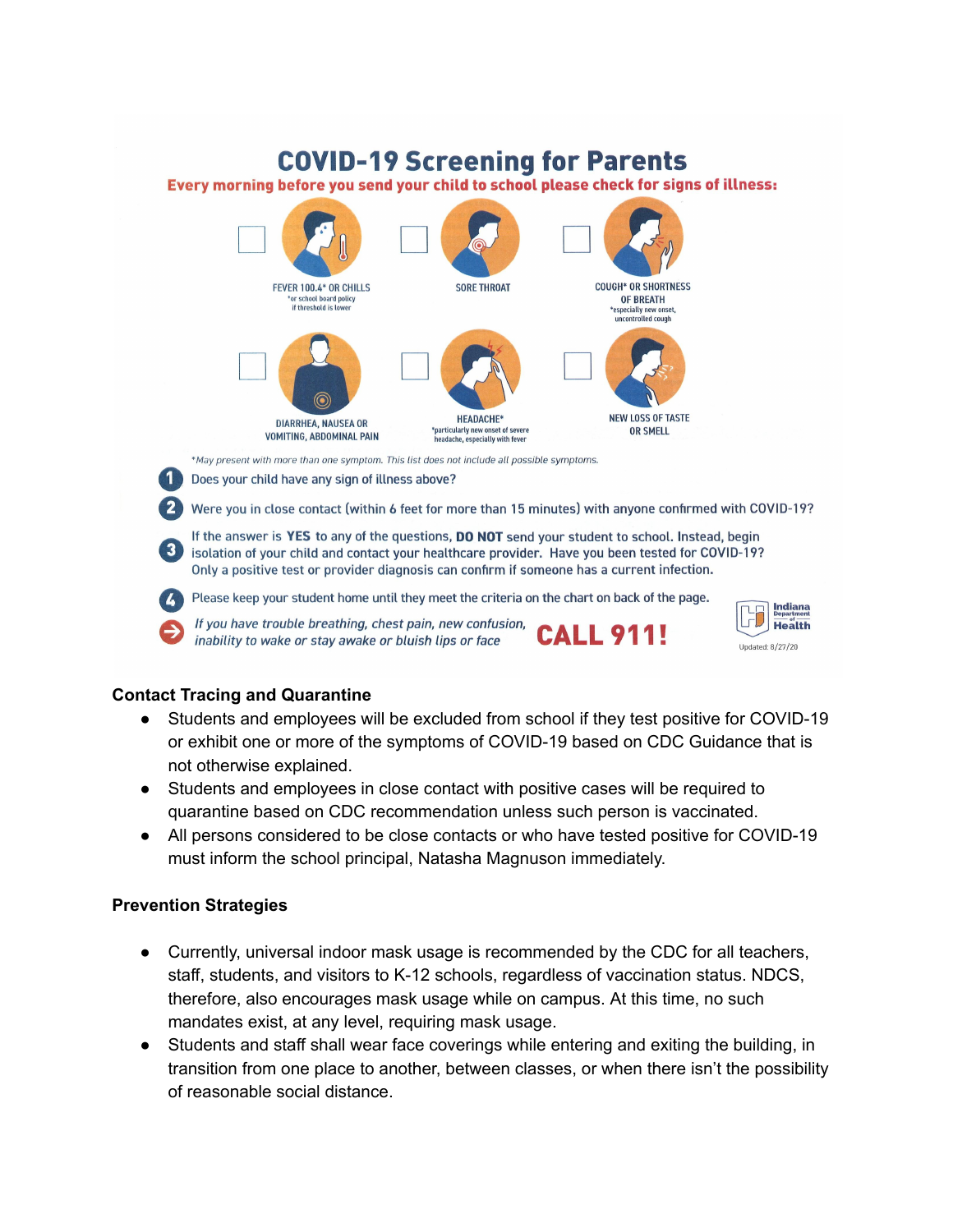- Students and staff are recommended to wear face coverings while indoors by the CDC but it will not be mandated while in their homeroom classroom.
- If internal or county-based positivity rates rise to a pre-determined rate, NDCS reserves the right to require masks for all students and staff regardless of vaccination status.
- Spare masks will continue to be available at the main office while supplies last.
- The Diocese of Gary recognizes the seriousness of the pandemic and the effect it has had on many of those in our community. We believe that the vaccine is the best way to protect against the pandemic but also recognize the variety of factors that may cause someone to choose not to be vaccinated and we respect that choice.

## **Vaccination**

- Vaccination continues to be encouraged by the Diocese of Gary
- Notre Dame Catholic School will not require the COVID vaccine for students, employees, or visitors to return to campus for the fall semester of 2021.
- The Diocese of Gary recognizes the seriousness of the pandemic and the effect it has had on many of those in our community. We believe that the vaccine is the best way to protect against the pandemic but also recognize the variety of factors that may cause someone to choose not to be vaccinated and we respect that choice.

## **In The Classroom and School**

- Open air instruction will be utilized when possible.
- Students will have assigned seats in every class.
- Teachers will oversee daily wipe downs of student desks, tables, and other hard surfaces during the school day.

## **Virtual Learning Days**

● Virtual Learning Days (VLD) may be utilized to mitigate the spread of COVID-19 as directed by official authorities of Indiana, the Diocese of Gary and/or Notre Dame Catholic School.

#### **Access to Campus**

- Visitors, outside of necessary personnel, during the school day will be kept to a minimum.
- Email, phone calls, and Zoom calls will be used for communication needs.
- Families who are dropping-off or picking up students outside of normal school hours will need to report to the main school door for a visibility check and remain outside until their student is ready.

## **Athletics and Physical Education**

• Director of Athletics Joe Bobillo will be providing guidelines to athletic coaches, student-athletes, and families before the start of athletic events in accordance with the PAC.